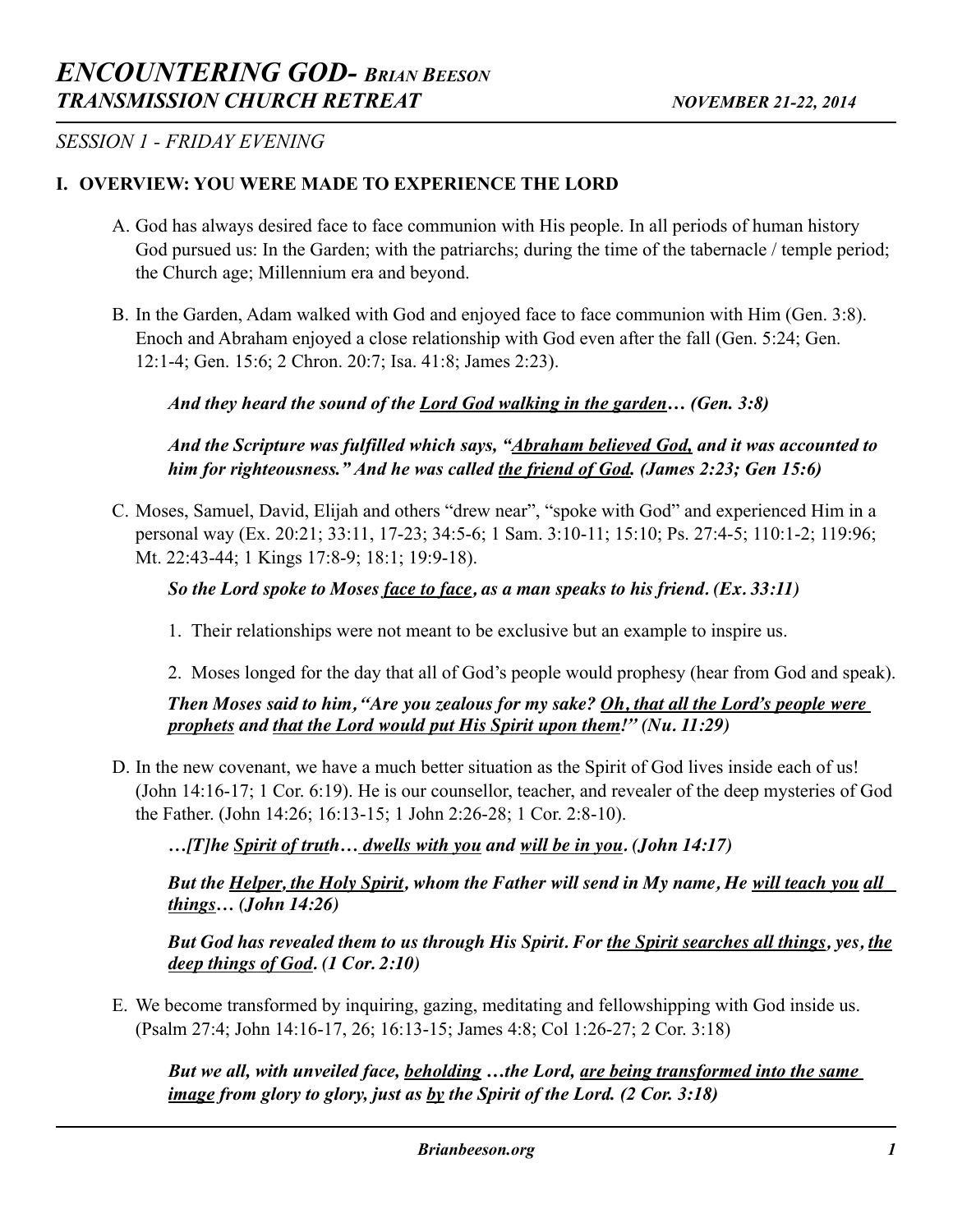F. In the New Jerusalem we will be in intimate relationship with God, face to face in our resurrected, glorified bodies! (Dan. 12:2-3; John 5:28-29; 15:49, 53; 1 John 3:1-2; 1 Cor. 13:12; Rev. 21:2-3)

*2 Then I, John, saw the holy city, New Jerusalem, coming down out of heaven from God… and I heard a loud voice from heaven saying, "Behold, the tabernacle of God is with men, and He will dwell with them, and they shall be His people. God Himself will be with them and be their God. (Rev. 21:2-3)*

*For now we see in a mirror, dimly, but then face to face. Now I know in part, but then I shall know just as I also am known.* (1 Cor. 13:12)

# **II. THE NATURE OF MAN**

A. Men and women have a **spirit** with a **soul** (mind, will, emotions) and a **body**.

# *Now may the God of peace Himself sanctify you completely; and may your whole spirit, soul, and body be preserved blameless at the coming of our Lord Jesus Christ. (1 Thess. 5:23)*

- B. The Old Testament temple is a model of a human being: *Holy of Holies and Holy Place* (spirit); *Outer Court* (soul) and *the tent* (physical body) (1 Cor. 6:19; Ex. 35-40). Jesus compared His whole being (body, soul, spirit) to the temple in Jerusalem (John 2:19).
- C. Our salvation is occurring in us in three distinct parts of us (spirit, soul, body) at three distinct moments. One third of our salvation is complete (the salvation of our spirit) the other two parts are in process of salvation (receiving grace and growing in righteousness).
	- 1. Justification: our *legal position*—past tense, focused on my spirit (I have been saved)
	- 2. Sanctification: our *living condition*—present tense, focused on my soul (I am being saved)
	- 3. Glorification: our *eternal exaltation*—future tense, focused on my body (I will be saved)
- D. Unfortunately most people spend the majority of their time building up their body or soul while neglecting their truest part, their spirit (Eph. 2:5-6; 2 Cor. 5:16-17; 1 Tim. 4:8; Jude 20-21).

 *For bodily exercise profits a little, but godliness [life from the Spirit] is profitable for all things, having promise of the life that now is and of that which is to come. (1 Tim. 4:8)* 

 *But you, beloved, building yourselves up on your most holy faith, praying in the Holy Spirit, (Jude 20)* 

E. When you encounter God in your spirit, it then touches your mind and onto your physical body. In other words, it increases the quality of your "living condition".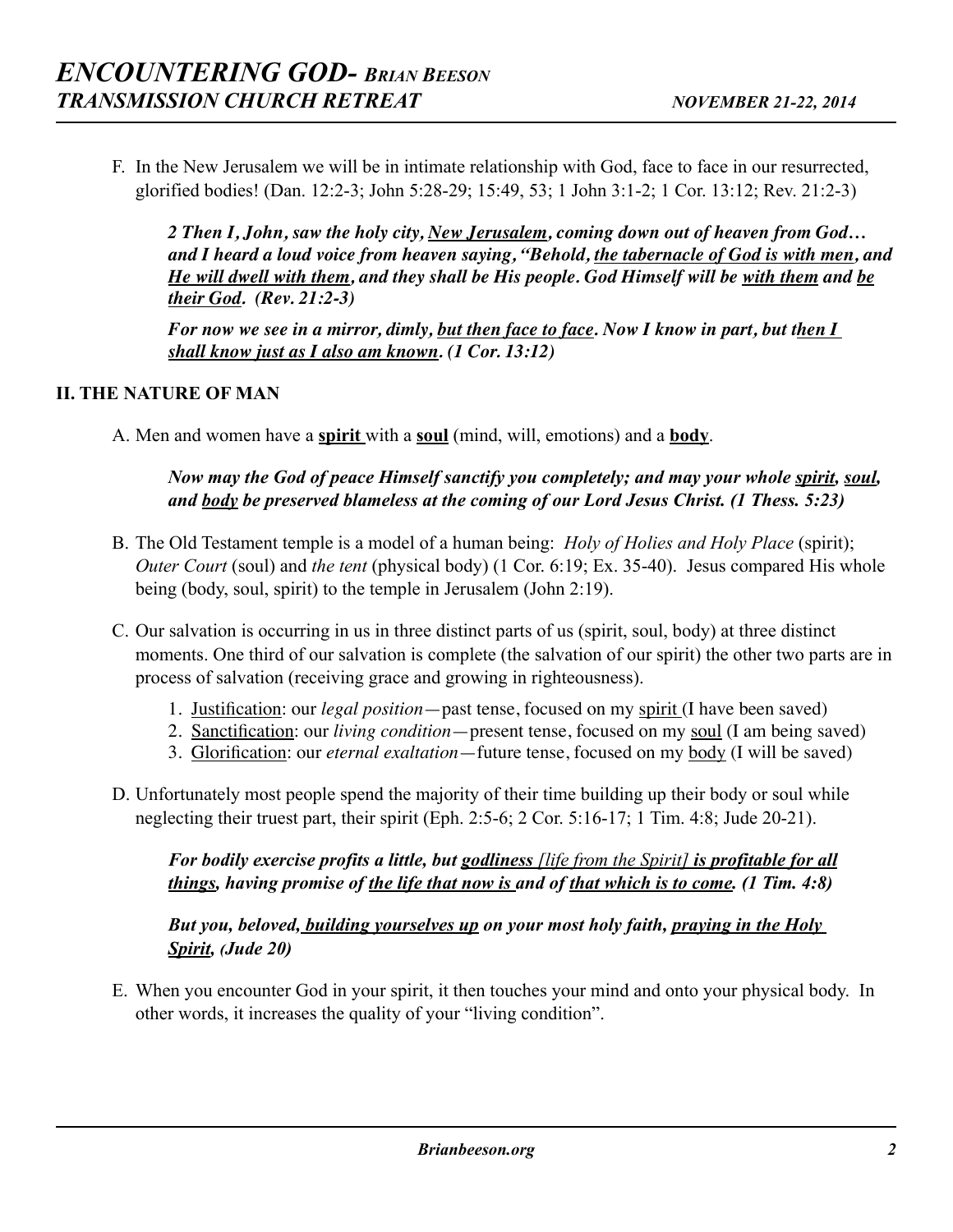## **III. INJUSTICES IN THE CHURCH TODAY**

- A. Lack of understanding our identity: Many believers are more comfortable working for God than receiving from God. When we know we are a bride and a son, we can enjoy God and enter rest.
- B. Lack of intimacy: Many believers are more familiar with facts about God than personally experiencing God. We want to experience and understand in our minds, will, emotions the things on God's heart.
- C. Lack of quality (strength, maturity, enjoyment): unaddressed wounds and issues allow for believers to be "stuck" in their journey for years while the power of the risen Jesus lives inside them and inside the Church.

#### **IV. WHY WE WANT PERSONAL EXPERIENCES WITH THE LORD**

A. To grow in identity before God as a son (Gal. 3:26; Rom. 8:14; Rev. 3:21) and a bride (Rev. 21:2; 22:17; Mat. 25:1-13; Eph. 5:25-32). Many Christians are more comfortable working for God verses relating to God as a son and bride; Many are busy trying to please God versus enjoying how God is pleased with them. When we see how God loves us, it changes everything (John 17:26; John 15:9).

*And I have declared to them Your name, and will declare it, that the love with which You [the Father] loved Me [Jesus] may be in them, and I in them. (John 17:26)*

*As the Father loved Me, I also have loved you; abide in My love. (John 15:9)*

B. To grow in intimacy: To experience God by encountering Him versus knowing facts about Him. There's a difference! (Eph. 3:17-19).

 *that Christ may dwell in your hearts through faith; that you, being rooted and grounded in love, may be able to comprehend with all the saints what is the width and length and depth and height— to know [experience] the love of Christ which passes knowledge; that you may be filled with all the fullness of God. (Eph. 3:17-19)*

C. To learn how to receive love from God. When you learn to receive, you have something of God to give away. The story of Mary and Martha reveals the better part to what we devote our time is sitting at Jesus' feet. Lovers make better workers: less burn-out and better fruit (Luke 10:38-42).

#### *But one thing is needed, and Mary has chosen that good part, which will not be taken away from her. (Luke 10:42)*

D. To get emotional and physical healing from God. Jesus is the God of Isaiah 61. When we meet Jesus, healing happens. Healing equips us on our journey with the Lord and strengthens us in our ministry assignment (Isa. 61:1-3; Luke 6:17-19; Psalm 103:1-2).

*He [Jesus] came down with them [twelve disciples]… and the whole multitude sought to touch Him, for power went out from Him and healed them all. (Luke 6:17-19)*